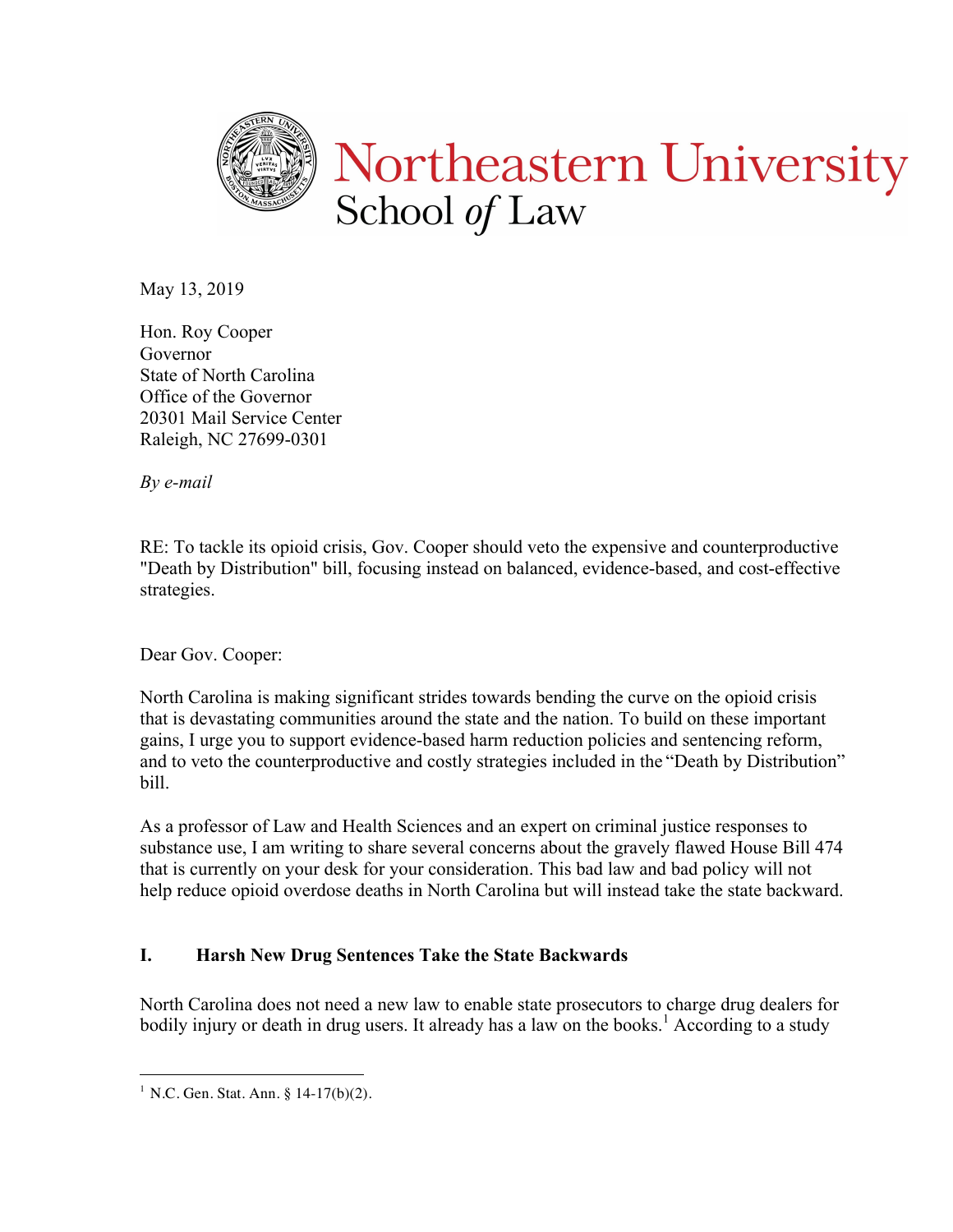we conducted at the Health in Justice Action Lab at Northeastern University, North Carolina ranks in the top third of states nationwide that have most actively brought such prosecutions.<sup>2</sup>

The new law would, among other things, add an additional decade of maximum penalty. This is on top of an existing arsenal of drug distribution, conspiracy, involuntary manslaughter, and other drug-related prosecutorial tools already on the books. Individuals charged or convicted on drug-related provisions—many serving long sentences—already dominate North Carolina's prisons and jails. Therefore, North Carolina's overdose crisis is not a result of disempowered prosecutors or insufficiently harsh drug laws, and this new law will do little to stem overdose deaths in the state.

## **Five Reasons "Drug-induced Homicide" Laws are Counterproductive**

- 1. Study after study shows that **harsh sentencing laws do not deter drug selling**. 3 This consistent evidence has led to consensus among criminology and criminal justice scholars that increasing the severity of sentences fail to reduce drug use or sales<sup>4</sup>
- 2. Contrary to the conventional wisdom that taking drug sellers "off the street" and locking them up will reduce the supply of illicit drugs, raise their prices, and lead to lower overdose rates, or other trends these policies are intended to produce, the evidence instead suggests that aggressive prosecutions **inadvertently produce higher levels of drug-related violence, unpredictable prices, and dangerous adulteration in street drug supplies**. 5
- 3. As applied, "drug-induced homicide" and similar charges too often ensnare friends, partners, or other individuals whose role in an overdose event cannot be

 <sup>2</sup> Health in Justice Action Lab, *Drug-Induced Homicide Charges by State,* NORTHEASTERN UNIVERSITY SCHOOL OF LAW (2017), *available at https://www.healthinjustice.org/drug-induced-homicide.* 

<sup>3</sup> Public Safety Performance Project, *Pew Analysis Finds No Relationship Between Drug Imprisonment and Drug Problems,* T. PEW CHAR. TRUSTS (2017), *available at* http://www.pewtrusts.org/en/research-andanalysis/speeches-and-testimony/2017/06/pew-analysis-finds-no-relationship-between-drug-imprisonment-anddrug-problems; Roger Przybylsk, *Correctional and sentencing reform for drug offenders.* CO. CRIM. JUST. REF. CLTN (2009), *available at* http://www.ccjrc.org/wpcontent/uploads/2016/02/Correctional\_and\_Sentencing\_Reform\_for\_Drug\_Offenders.pdf

<sup>4</sup> Michael Tonry, *The Mostly Unintended Effects of Mandatory Penalties: Two Centuries of Consistent Findings*, 38 CRIME & JUSTICE 65 (2009).

<sup>5</sup> Harold Pollack & Peter Reuter, *Does tougher enforcement make drugs more expensive?*, 109 ADDICTION 1959 (2014), *available at*

http://faculty.publicpolicy.umd.edu/sites/default/files/reuter/files/pollack\_and\_reuter.pdf. Dan Werb et al., *Effect of drug law enforcement on drug market violence: A systematic review.* 22 INT. J. OF DRUG POL. 87 (2011), *available at* http://www.sciencedirect.com/science/article/pii/S0955395911000223.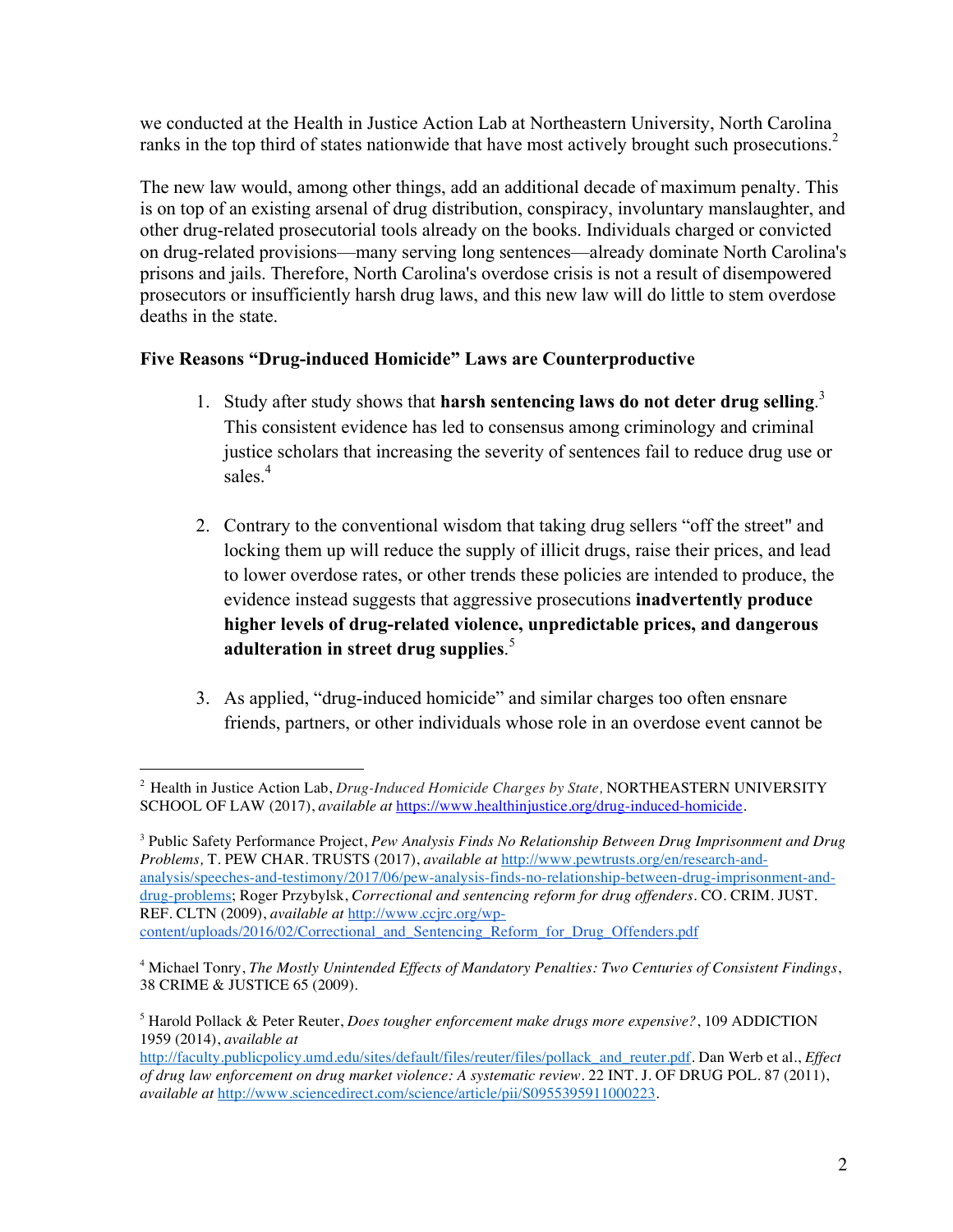characterized as a dealer.<sup>6</sup> Largely because the legal elements of these crimes require a close relationship with the deceased and an uninterrupted chain of custody, our national analysis suggests that *a majority* **of the individuals accused of these crimes are non-dealers**. <sup>7</sup> Therefore, these types of laws instead serve as yet another way to incarcerate even more drug users. In addition, research has demonstrated that removing trusted sellers from the community actually increases the risk of overdose. People who use drugs have reported that when their usual seller is incarcerated, they are forced to buy their supply from someone they do not know and trust—increasing their risk of purchasing drugs that are contaminated.

- 4. Illicit drug use often occurs in peer groups, blurring the line between "users" and "dealers." With their money pooled, one user may purchase drugs for use by the others. If one were to overdose, the drug purchaser—not a "dealer"—can face a murder charge. **Arresting or charging a person who has substance use disorder (SUD) with second degree murder undermines the state's public health policies and scares people away from calling 911, which will lead to** *more* **overdoses, not less**.
- 5. Our recent analysis further suggests that drug induced-homicide charges are deployed unevenly. In our national dataset, *more than half* **of all charges brought using such provisions involved a person of color as a dealer and a white person as victim**.<sup>8</sup> This clashes with established evidence that drug users typically buy drugs from members of their own race, class, and peer group.<sup>9</sup> These data underscore the danger that, as has been the case with other harsh penalties for drug-related crimes, the application of drug-induced homicide charges is catalyzed by racial stereotypes, can exacerbate existing disparities in sentencing and incarceration, and may expose North Carolina to constitutional challenges.

 $\frac{1}{6}$  Zachary Siegel, *Despite 'public health' messaging, law enforcement increasingly prosecutes overdoses as homicides.* INJUST. TODAY (2017), *available at* https://injusticetoday.com/despite-public-health-messaginglaw-enforcement-increasingly-prosecutes-overdoses-as-homicides-84fb4ca7e9d7.

<sup>7</sup> Health in Justice Action Lab, *Relationship Between Accused and Victim,* NORTHEASTERN UNIVERSITY SCHOOL OF LAW (2017), *available at https://www.healthinjustice.org/drug-induced-homicide.* 

<sup>8</sup> Health in Justice Action Lab, *Race of Accused (Buyer) and Victim (Dealer),* NORTHEASTERN UNIVERSITY SCHOOL OF LAW (2017), *available at* https://www.healthinjustice.org/drug-induced-homicide.

<sup>9</sup> Carl Hart, *The Real Opioid Emergency*, NY TIMES (2017), *available at*  https://www.nytimes.com/2017/08/18/opinion/sunday/opioids-drugs-race-treatment.html? $r=0$ .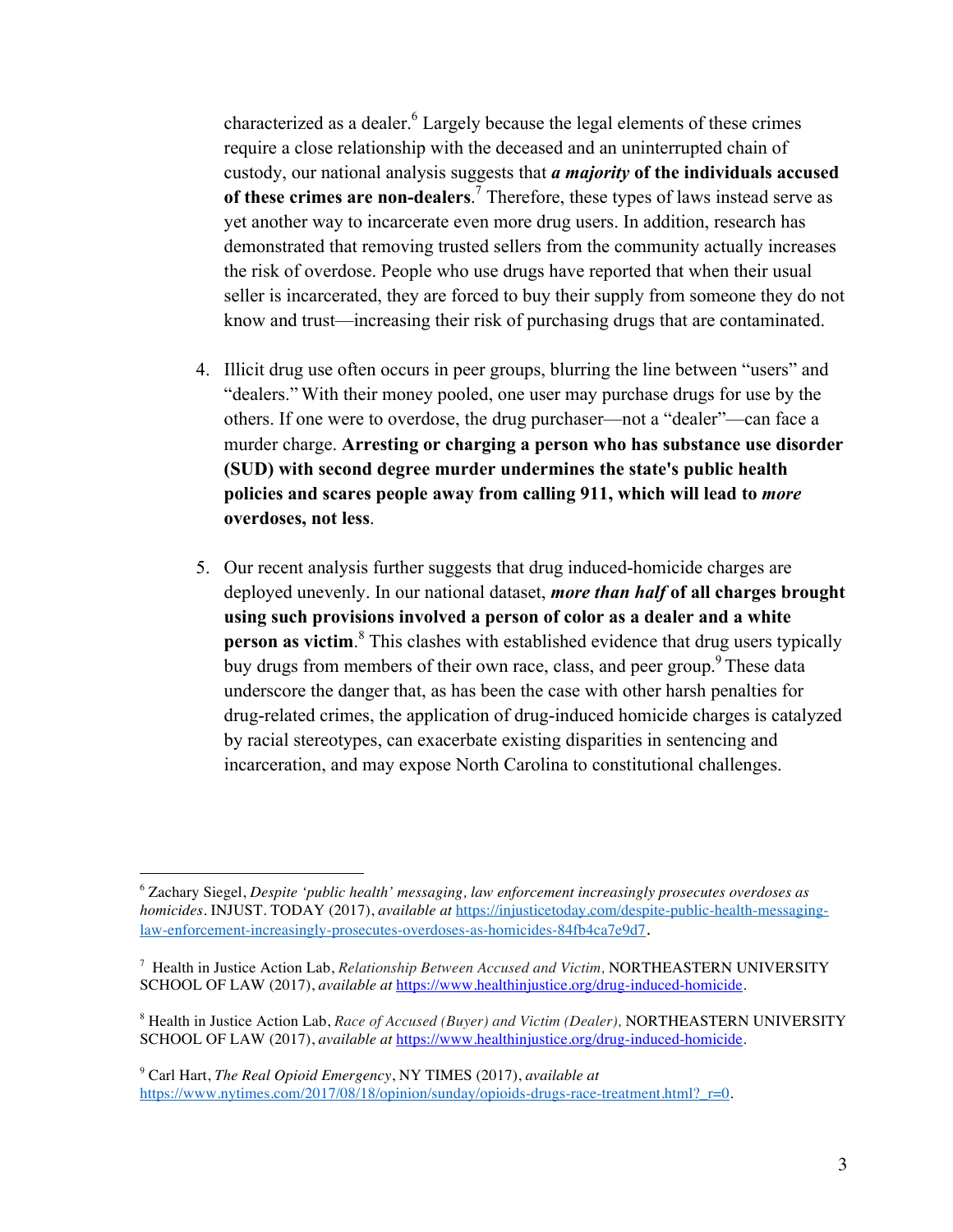## **II. Drug-induced Homicide Prosecutions Undermine the Public Health Response to Overdose**

From the Public Health perspective, I am especially concerned with the potential collateral detriment that can result from the enactment of this and similar drug induced-homicide provisions. Research suggests that many witnesses to overdose events are reluctant to call 911 during overdose events because of the fear of legal consequences.<sup>10</sup> Many states, including North Carolina's 2017 HOPE Act, have passed Good Samaritan Laws designed to send a supportive message. These laws carve out limited criminal amnesty for overdose victims and witnesses who call for help and encouraging drug users not to use alone. This sensible policy has been widely heralded and supported by public health, law enforcement, and family stakeholders across the state.

Prosecuting overdose witnesses for murder **sends the** *opposite* **message, creating a documented chilling effect** among those who may seek life-saving help.<sup>11</sup> Prosecutors often seek broad press coverage when these charges are brought and a conviction is secured. Our national analysis suggests that media coverage of these prosecutions has increased dramatically since  $2008<sup>12</sup>$ 

The bottom line is that by acting at cross-purposes with public health messaging and Good Samaritan Laws encouraging people to call 911, these prosecutions risk lives. There are many ways to reduce overdose mortality; this is not one. The General Assembly's bill on druginduced homicides will therefore exacerbate the very problems it purports to solve, and I strongly urge you to reject it and any similar proposals.

https://www.drugpolicy.org/sites/default/files/dpa\_drug\_induced\_homicide\_report\_0.pdf (summarizing studies).

12 Health in Justice Action Lab, *Drug-Induced Homicide Charges (2000-2017),* NORTHEASTERN UNIVERSITY SCHOOL OF LAW (2017), *available at* https://www.healthinjustice.org/drug-induced-homicide.

<sup>&</sup>lt;sup>10</sup>Amanda Latimore & Rachel Bergstein, "Caught with a body" yet protected by law? Calling 911 for opioid *overdose in the context of the Good Samaritan Law,* 50 INT. JOUR. OF DRUG POL. 82 (2017), *available at*  http://www.sciencedirect.com/science/article/pii/S0955395917302888?via%3Dihub. See also Lindsay LaSalle, *An Overdose Death Is Not Murder: Why Drug-Induced Homicide Laws Are Counterproductive and Inhumane*, DRUG POL. ALLI. 40 (2017), *available at* 

<sup>11</sup>Amanda Latimore & Rachel Bergstein, "*Caught with a body" yet protected by law? Calling 911 for opioid overdose in the context of the Good Samaritan Law,* 50 INT. JOUR. OF DRUG POL. 82 (2017), *available at*  http://www.sciencedirect.com/science/article/pii/S0955395917302888?via%3Dihub; *See also* Meghan Peterson et al., *"One guy goes to jail, two people are ready to take his spot": Perspectives on drug-induced homicide laws among incarcerated individuals*, \_\_ INT. JOUR. OF DRUG POL. \_\_ (2019), *available at https://www.sciencedirect.com/science/article/pii/S0955395919301173?dgcid=author.*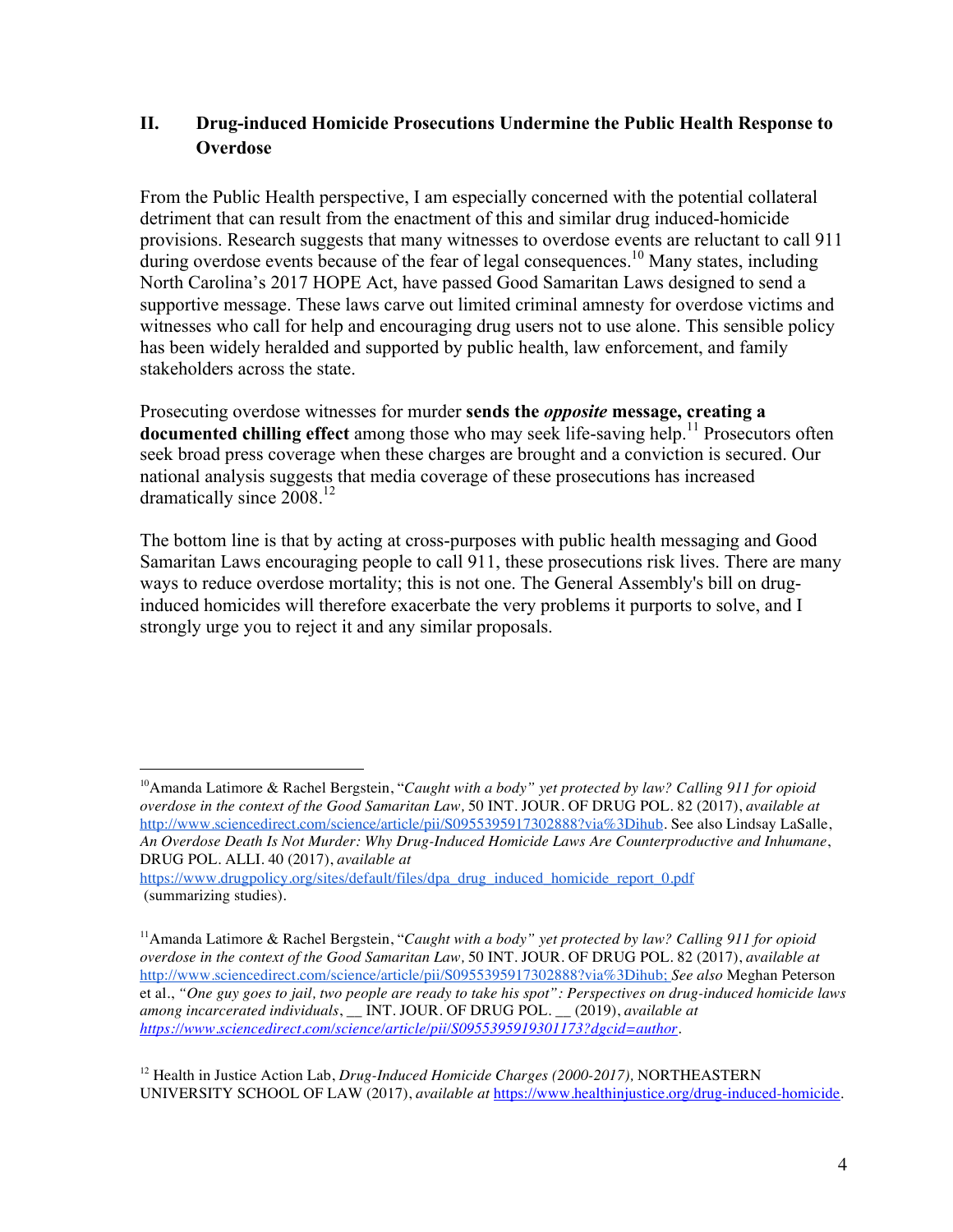## **III. Public Health Policies and Interventions will Save Lives and Resources**

Severe penalties such as mandatory minimums for drug-induced homicide will force North Carolina to waste finite public resources on lengthy investigations and decades-long prison sentences, crowding out investments urgently needed to support proven interventions, such as naloxone distribution, expansion of substance use treatment, and public education about overdose risk and response. Instead of doubling down on failed mandatory minimum approaches, the state has an opportunity to lead the nation on two important criminal justice reform fronts:

Sensible reform in mandatory minimum sentences for minor drug crimes. In view of the evidence cited above, such reductions are both pragmatic and just. By shifting the approach away from legal interventions and prosecutorial strategies that have not produced results, the state has an opportunity to return critical discretion to its judges and encourage innovation.<sup>13</sup> Such reforms also free up critical resources for reinvestment in approaches that have much more promise of positive impact.

Providing evidenced-based addiction treatment for opioid addiction during incarceration would present such an opportunity. It is designed to scale up access to substance use treatment behind bars, with specific focus on opioid substitution therapy. Such an effort potentiates a number of benefits and cost savings:

- 1. It is estimated that **up to 60% of people behind bars suffer from SUD**, with a significant percentage of those affected specifically by opioid use disorder (OUD).14 Not taking the opportunity to provide adequate treatment in custody or under community supervision threatens health and can result in life-threatening events, including death.
- 2. Since many individuals in custody are forced to undergo unmanaged withdrawal from opioids and other drugs, **failure to provide treatment also creates a stressful work environment for correctional staff**, who suffer from elevated rates of depression and other stress-related conditions, resulting in burn-out and high turn-over.
- 3. Paucity of appropriate care behind bars and lack of linkages to care after release also means that **SUD-affected individuals are placed at an extraordinarily high risk of overdose death upon re-entry**. In fact, a recent study by UNC researchers

 <sup>13</sup> Leo Beletsky & Jeremiah Goulka, *The Opioid Crisis: A Failure of Regulatory Design and Action*, 34 ABA CRIMINAL JUSTICE MAGAZINE (forthcoming summer 2019).

<sup>14</sup> *New Casa Report Finds: 65% Of All U.S. Inmates Meet Medical Criteria For Substance Abuse Addiction, Only 11% Receive Any Treatment,* NTNL. CNTR. ON ADDTN. AND SUB. ABUSE (2010), *available at*  https://www.centeronaddiction.org/newsroom/press-releases/2010-behind-bars-II.